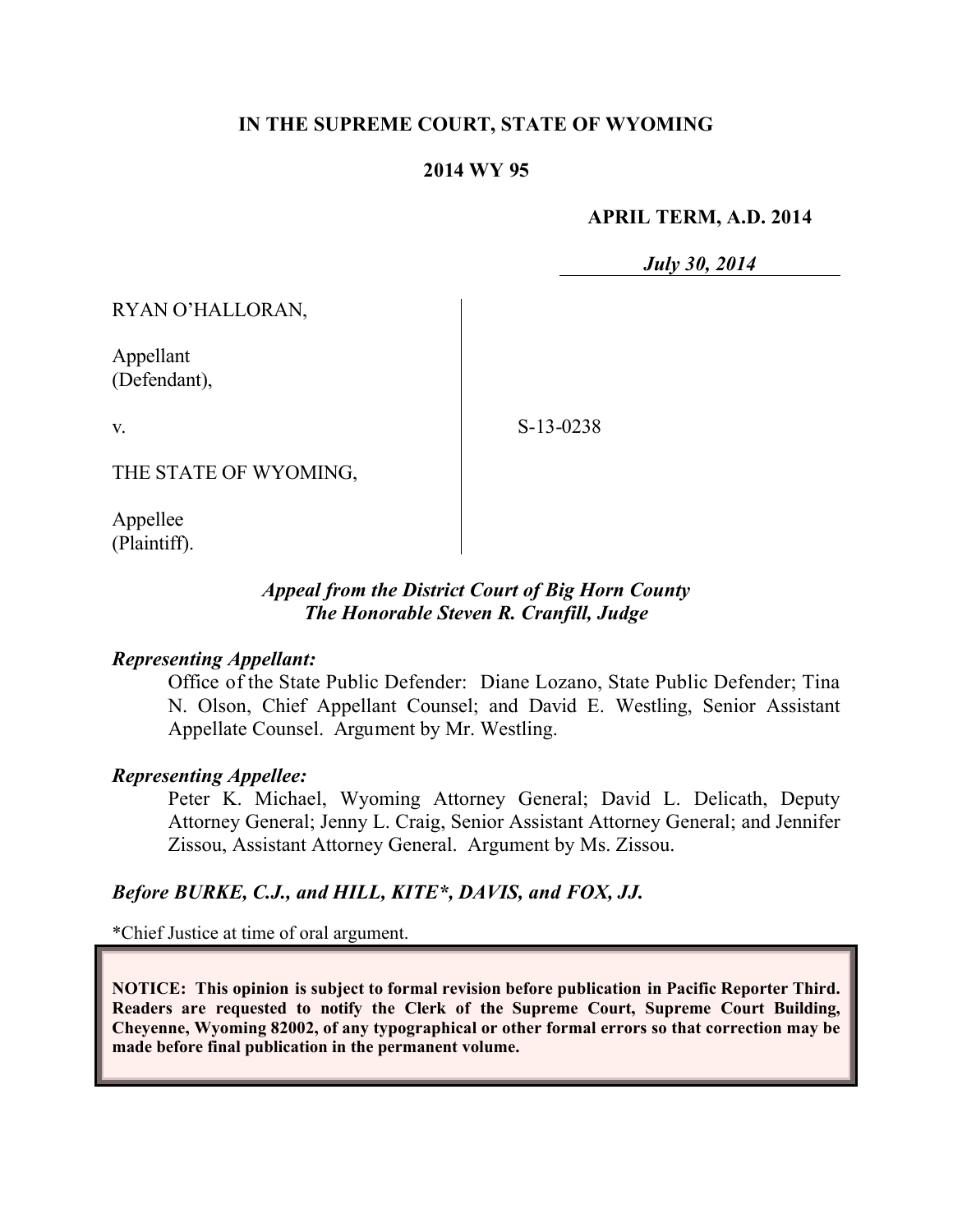# **HILL,** Justice.

[¶1] Ryan O'Halloran pled guilty to misdemeanor interference with a peace officer. Pursuant to his plea agreement, Mr. O'Halloran agreed to pay restitution in an amount to be determined in future proceedings against his co-defendant. Nearly two years after Mr. O'Halloran's plea and sentencing, the district court issued a ruling requiring Mr. O'Halloran to pay restitution in the amount of \$2,600.15. Mr. O'Halloran appeals, challenging the sufficiency of the evidence supporting the amount of the restitution order and contending that the delay in entering the restitution order violated his due process rights. We find that the restitution order was not supported by sufficient evidence and reverse.

### **ISSUES**

[¶2] Mr. O'Halloran states the issues on appeal as follows:

- I. Did the trial court commit error by awarding restitution for crimes to which Mr. O'Halloran did not plead guilty and for which there was no plea agreement to pay?
- II. Did the 717 days between the date Mr. O'Halloran pled guilty and the entry of his judgment and sentence constitute a violation of due process in that Mr. O'Halloran was denied his right to speedy sentencing?

## **FACTS**

[¶3] On September 5, 2006, Mr. O'Halloran's sister, Megan O'Halloran, applied to the Department of Family Services (DFS) for child care benefits. The child care benefits were benefits intended to provide assistance to Ms. O'Halloran in paying for child care while she participated in an approved activity, such as work or school. As a condition to receiving the child care benefits, Ms. O'Halloran was required to use an authorized daycare provider—that is, a provider approved by DFS. In September 2006, an application was submitted to DFS for Mr. O'Halloran to serve as an authorized daycare provider for Ms. O'Halloran's children. Thereafter, several bills for child care services were submitted to DFS, identifying Ms. O'Halloran as the benefit recipient and Mr. O'Halloran as the provider and bearing the purported signatures of both individuals.

[¶4] Between October 2006 and November 2008, DFS issued eighteen checks payable to Mr. O'Halloran, totaling \$5,200.30. Through an investigation, DFS discovered that for some of the periods for which benefits were paid, Ms. O'Halloran was not participating in an approved activity or Mr. O'Halloran was working at other employment rather than providing child care services. The investigation also revealed that Debora McEwan, the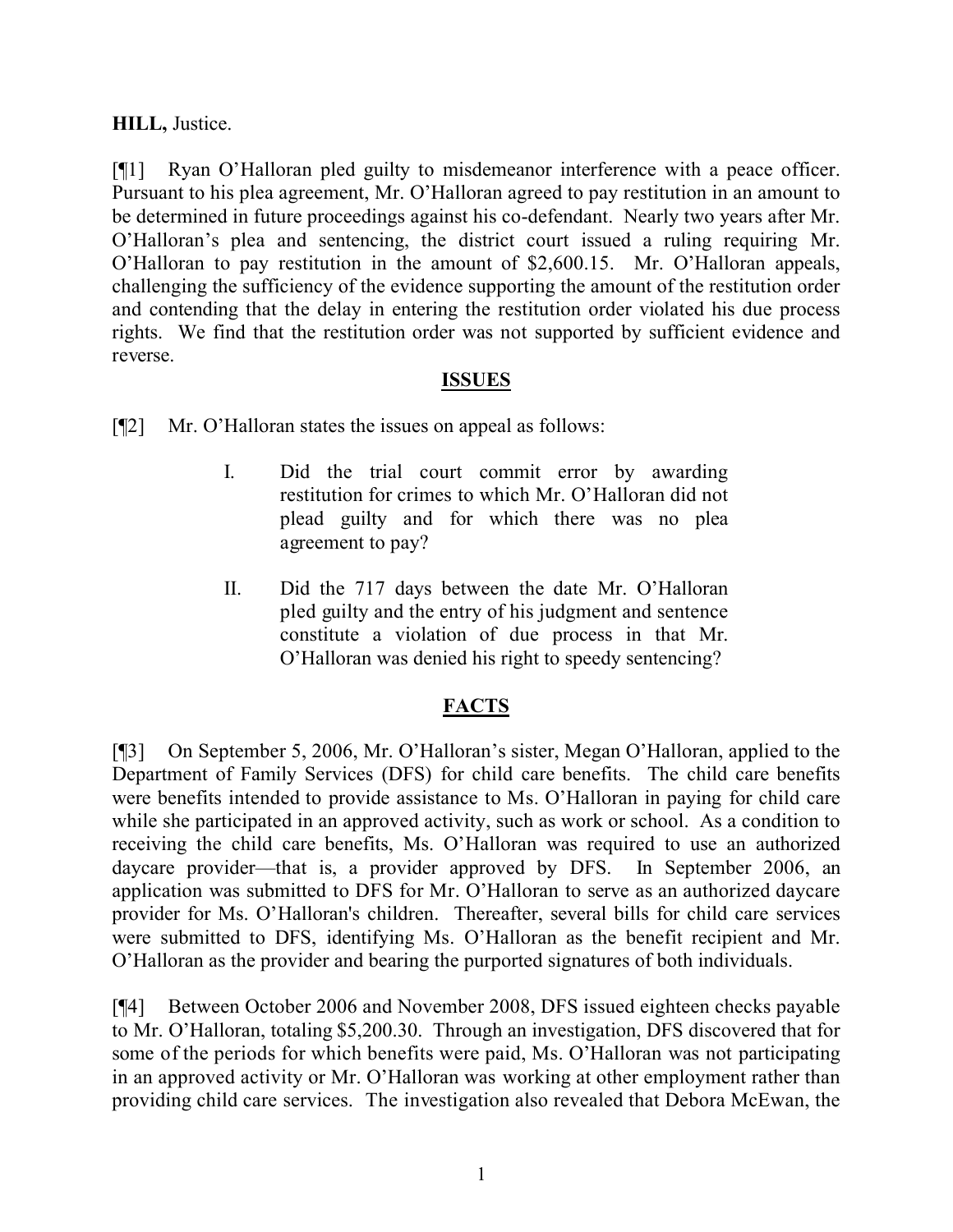mother of Mr. O'Halloran and Ms. O'Halloran, signed seventeen of the eighteen checks.<sup>1</sup> On June 30, 2009, during the course of a law enforcement investigation into these events, Mr. O'Halloran told the officer that the signatures on certain documents were his signatures, knowing that those statements to the officer were untrue.

[¶5] On January 11, 2010, the State filed a felony information charging Mr. O'Halloran with making a false statement to obtain welfare benefits. Ms. O'Halloran was similarly charged, and on September 30, 2010, the district court entered an order joining their cases for trial. Pursuant to a plea agreement, Mr. O'Halloran pled guilty to an amended charge of misdemeanor interference with a peace officer. The prosecutor described the terms of the plea agreement, which included Mr. O'Halloran's continued cooperation in the State's investigation and the following:

> That Mr. O'Halloran will be sentenced to the full maximum sentence of that [charge], which we believe it's a high misdemeanor, so it will be one year in the county jail, credit for whatever time he has served. All of that will be suspended, and that he will be placed on unsupervised probation. \* \* \* \*

Mr. O'Halloran will pay restitution for the amount that he has actually received off of this, which we believe was due to his working and baby-sitting at different times, but we don't know exactly how much that would be. We believe it's probably less than \$500. But we would ask the Court to allow some time until the rest of this – and the other codefendants have gone through their pleas or their trials or whatever so we can find out how much he did receive, and that he pay the restitution with regard to that.

[¶6] The district court accepted the plea agreement and in accordance with the agreement, sentenced Mr. O'Halloran to one year in county jail, suspended in favor of one year of unsupervised probation. During that ruling, the following exchange occurred:

THE COURT:  $***$ 

And the Court will accept that agreement, which is a sentence of one year in the county jail, with credit for time served. That is to be suspended, and you are to serve a term of one year of unsupervised probation.

<sup>&</sup>lt;sup>1</sup> Debora McEwan was also charged in relation to these events and pled guilty to two counts of felony obtaining public welfare benefits by misrepresentation. *See McEwan v. State*, 2013 WY 158, 314 P.3d 1160 (Wyo. 2013).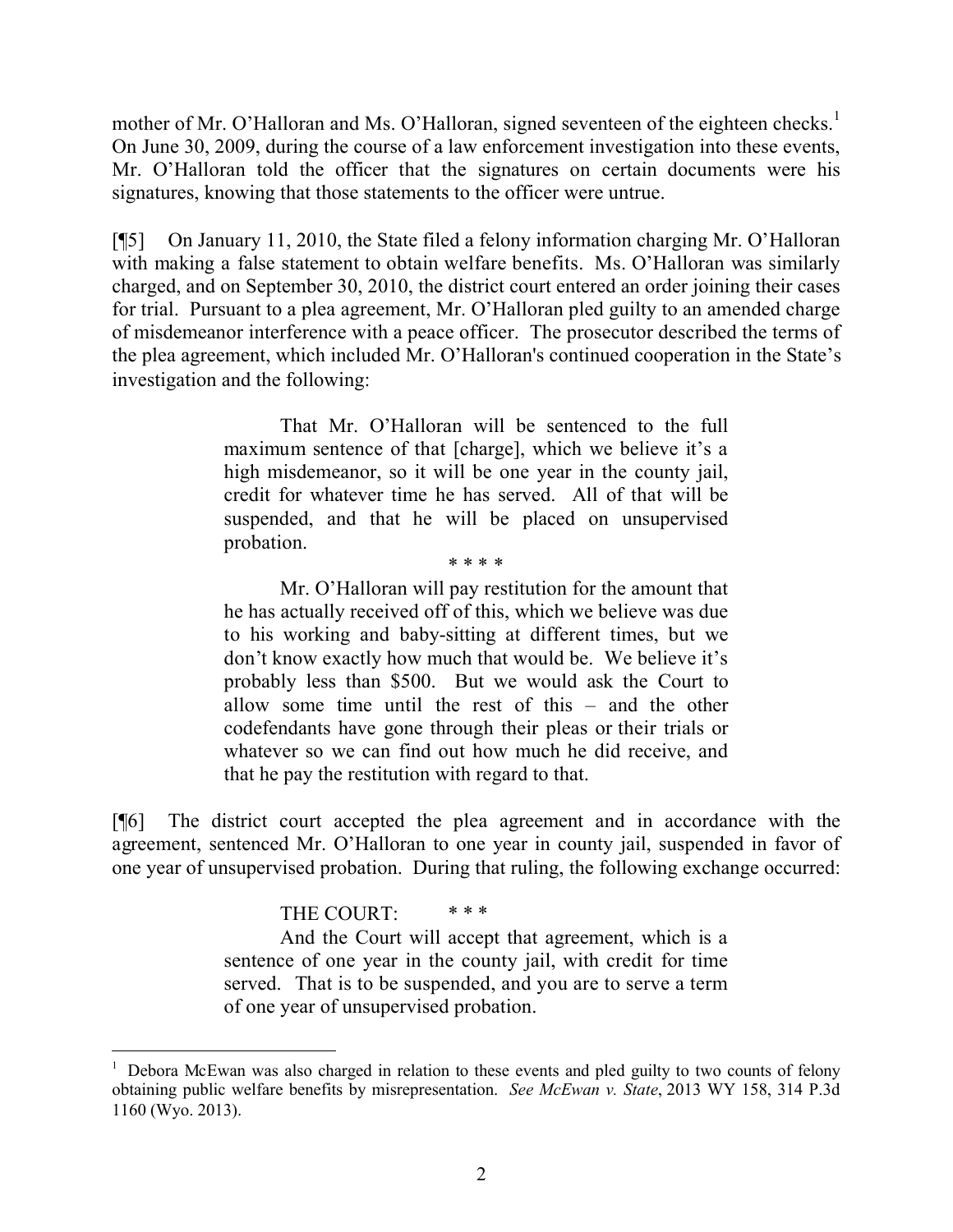I assume that begins today.

[Defense Counsel]: Yes, sir, Your Honor.

THE COURT: Essentially, it's to violate no state, local or federal law.

The issue of restitution will be reset for a separate hearing as these other cases resolve and we have more information to determine the dollar amount. However, it's the Court's understanding that that would be less than \$500, but we'll determine that at a later date.

[¶7] Prior to Mr. O'Halloran's change of plea hearing, Ms. O'Halloran had requested a continuance of her trial date. Following an additional continuance on the district court's own motion, Ms. O'Halloran's trial date was continued to June 4, 2012. On May 29, 2012, Ms. O'Halloran requested a change of plea and sentencing hearing, and the court set that hearing for August 2, 2012. Ms. O'Halloran and the State thereafter jointly moved to continue that hearing, and the court continued the hearing to October 25, 2012. Ms. O'Halloran requested another continuance, and the hearing was continued to November 29, 2012. On November 20, 2012, the State requested a hearing to determine the amount of restitution owed by Mr. O'Halloran, and the court set that hearing to take place in conjunction with Ms. O'Halloran's change of plea and sentencing hearing. Mr. O'Halloran requested a continuance of that hearing, citing his counsel's scheduling conflicts, and the hearing was continued to December 27, 2012. On its own motion, the court reset the hearing to January 11, 2013. Mr. O'Halloran and Ms. O'Halloran jointly requested one final continuance, and the court held a restitution hearing on February 14, 2013.

[¶8] During the February 14, 2013 restitution hearing, Mr. O'Halloran argued that any restitution order would violate his due process rights because of the long delay between his plea and sentencing and the restitution hearing. Mr. O'Halloran also argued that if the district court did order him to pay restitution, the amount of restitution must be limited to the amount of money he actually received from the transaction. The State presented evidence that the checks issued in the transaction totaled \$5,200.30, and it argued that Mr. O'Halloran and Ms. O'Halloran should be jointly and severally liable for the entire amount. At the conclusion of the hearing, the court took the matter under advisement.

[¶9] On April 24, 2013, the district court issued a decision letter announcing its ruling on the restitution issue. The court ordered Mr. O'Halloran and Ms. O'Halloran to each pay one-half of the restitution claimed by the State. In so ruling, the court stated, in part:

> Who benefited from Ms. O'Halloran's enterprise is not clear, however, the amount claimed does not appear to be in dispute. It is also clear that amount (\$5,300.30) represents actual damages, not future or speculative damages.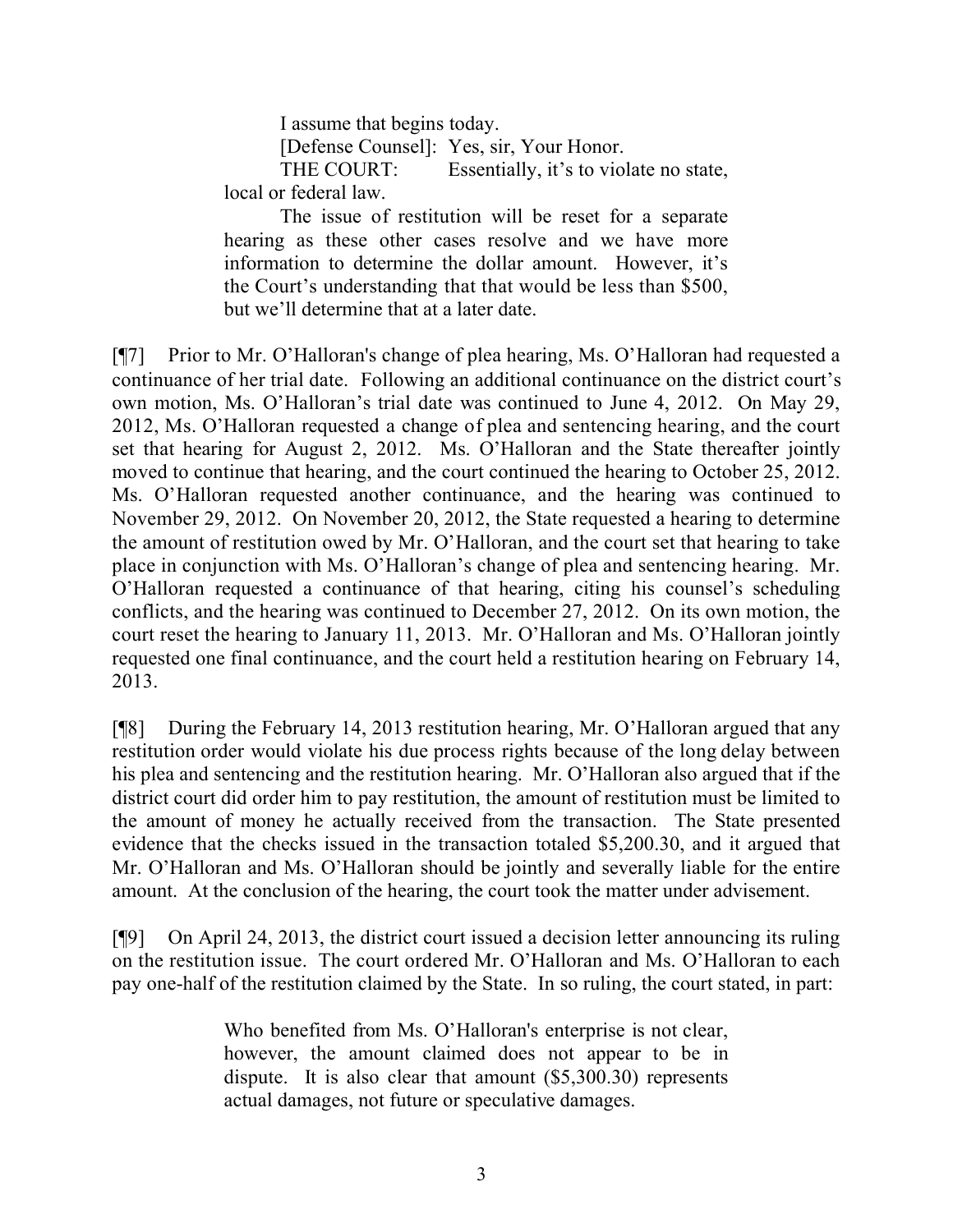\* \* \* \*

Mr. O'Halloran did not appear, however his attorney argues that he should be responsible, if at all, for a minimum amount related to a check he endorsed. He also argues that, because of the delay, Mr. O'Halloran has been denied due process. The Court is not persuaded by either of those arguments. He was involved in the enterprise and should be required to pay restitution. No evidence of inability to pay was introduced.

[¶10] On May 20, 2013, the district court entered a Judgment, Sentence and Probation Order for Defendant Ryan O'Halloran, and on August 6, 2013, the court entered its Order of Restitution. On September 5, 2013, Mr. O'Halloran filed a Notice of Appeal.

#### **STANDARD OF REVIEW**

[¶11] This Court reviews restitution orders using the following standard of review:

The standard of review of restitution orders is confined to a search for procedural error or a clear abuse of discretion. *Penner v. State*, 2003 WY 143, ¶ 7, 78 P.3d 1045, 1047 (Wyo. 2003). The court-ordered restitution should be supported by sufficient evidence to afford a reasonable basis for estimating the loss. *Id*. The restitution can be challenged only for abuse of discretion by the court. *Id*. "Judicial discretion is a composite of many things, among which are conclusions drawn from objective criteria; it means exercising sound judgment with regard to what is right under the circumstances and without doing so arbitrarily and capriciously." *Monjaras v. State*, 2006 WY 71, ¶ 8, 136 P.3d 162, 164 (Wyo. 2006). Under this standard, the inquiry is whether the court's choice is reasonable. A victim impact statement is credible evidence to support an order of restitution. *Penner*, ¶ 7, 78 P.3d at 1047 (citation omitted).

There is a distinction between the standard of review of factual challenges to the amount of restitution ordered and challenges to the authority of the court to make a restitution award. Challenges to the factual basis of an award of restitution can be waived if the defendant enters into a plea agreement and then fails to object at sentencing. *Penner*, ¶ 7, 78 P.3d at 1047. If the defendant does not object to the amount of restitution ordered by the district court, the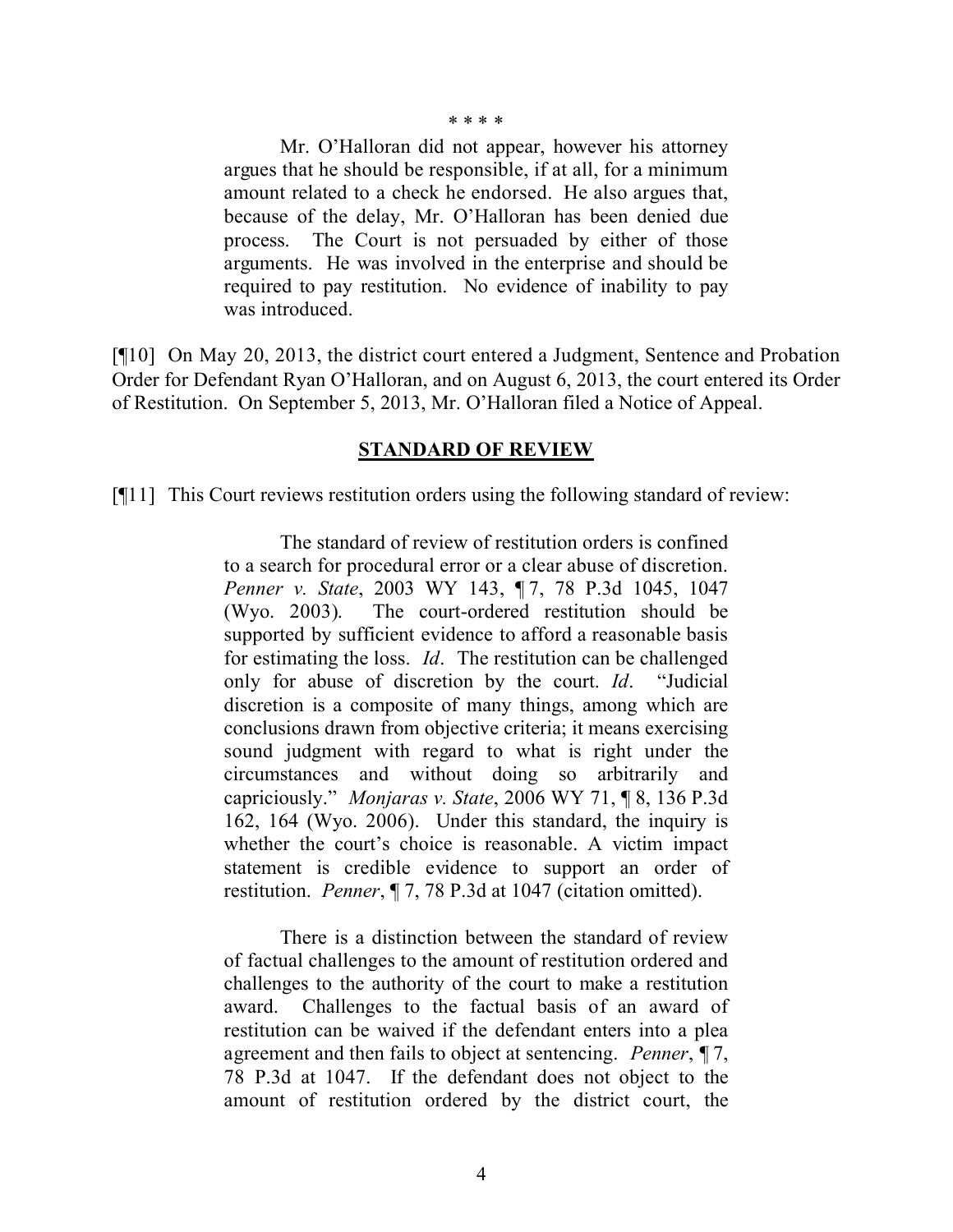reviewing court must review for plain error. *Id*. at 1048. If the defendant challenges the authority of the district court to order restitution, then review is under a *de novo* statutory interpretation standard, because a court has only that authority to act which is conferred by the subject statute. *Id*.

*Frederick v. State*, 2007 WY, ¶¶ 14-15, 151 P.3d 1136, 1141 (Wyo. 2007).

[¶12] The issues in this appeal also require that we consider the terms of the State's plea agreement with Mr. O'Halloran and whether the restitution urged by the State and ordered by the district court is in keeping with that agreement. Regarding review of compliance with a plea agreement, we have said:

> When a plea of guilty is entered as a result of a plea agreement, any promises made by the State must be fulfilled and whether a prosecutor has violated an alleged agreement is a question that is reviewed *de novo.*

*Frederick*, ¶ 13, 151 P.3d at 1141 (citing *Spencer v. State*, 2005 WY 105, ¶ 12, 118 P.3d 978, 982–983 (Wyo. 2005)).

### **DISCUSSION**

[¶13] Mr. O'Halloran argues that the district court's restitution order exceeded its authority because the order required Mr. O'Halloran to pay restitution for a crime to which he did not plead guilty and for which he did not agree to pay restitution. The State responds that while Mr. O'Halloran did not plead guilty or admit to welfare fraud, he did agree to pay restitution for that crime, and the court was therefore authorized to order the restitution payment. The State further contends that the record supported the amount of restitution ordered by the court because restitution is measured by the damage to the victim, not by the benefit to the defendant. We agree that the district court had authority to order Mr. O'Halloran to pay restitution for the welfare fraud, but we conclude that the amount ordered by the court is unsupported by the evidence.<sup>2</sup>

 $2$  We have held that a court generally must order restitution at the sentencing hearing and include the restitution in the judgment and sentence. *Smith v. State*, 2012 WY 130, ¶ 5, 286 P.3d 429, 431, n.2 (Wyo. 2012). That procedural right is, however, personal to a defendant and may be waived. *Id*. (citing *Kahlsdorf v. State*, 823 P.2d 1184, 1193 (Wyo. 1991)). The record reflects that Mr. O'Halloran agreed to have restitution determined in a separate proceeding, and Mr. O'Halloran has not on appeal contended that his waiver of the right to have restitution determined at the sentencing hearing was not a knowing and intelligent waiver. We therefore find no inherent error in the district court's separation of the sentencing and restitution orders.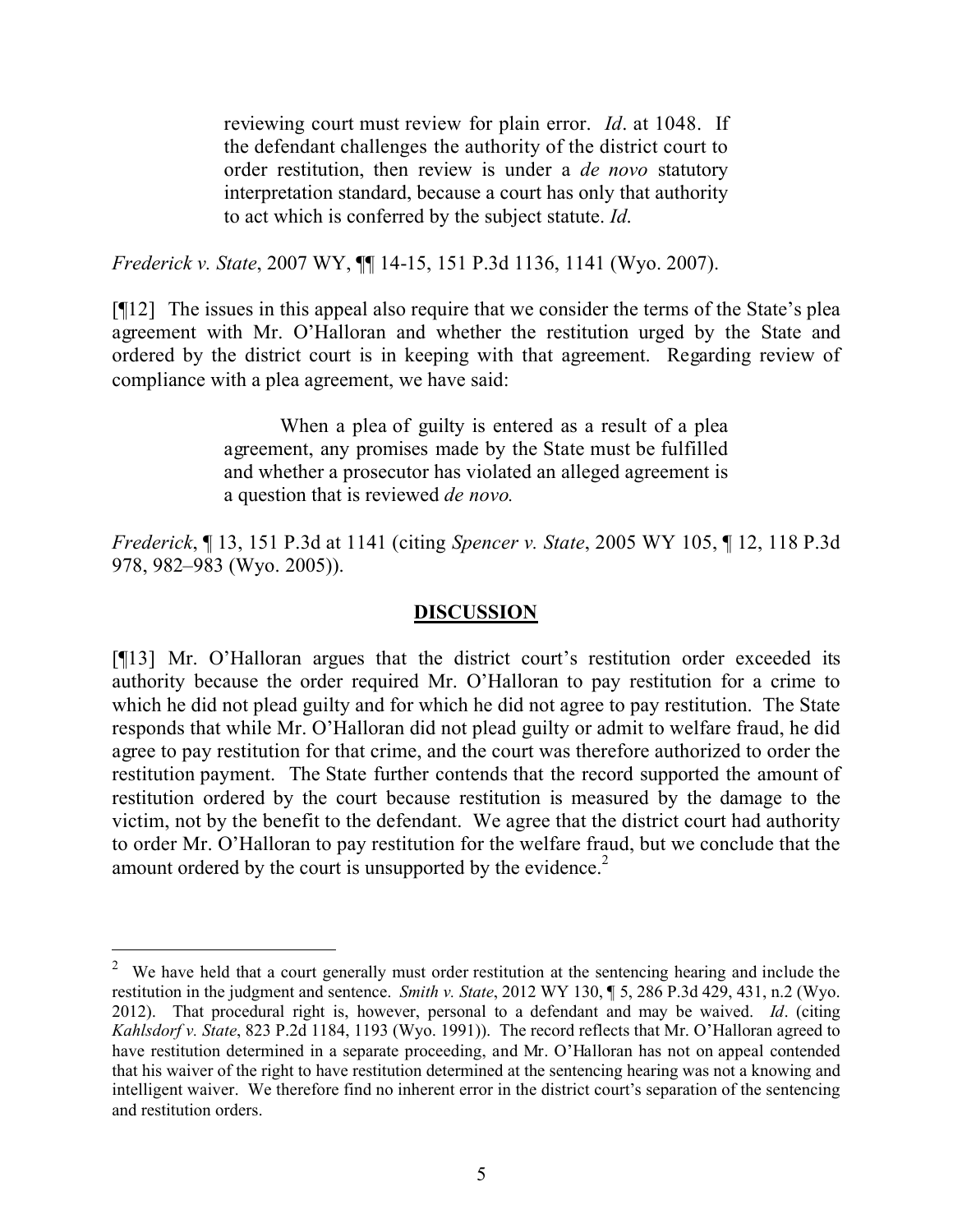[¶14] The legal authority of a sentencing court to impose restitution is derived solely from statute. *Hite v. State*, 2007 WY 199, ¶ 11, 172 P.3d 737, 740 (Wyo. 2007); *Crapo v. State*, 2007 WY 194, ¶ 11, 172 P.3d 393, 397 (Wyo. 2007). A court may order restitution only for losses "resulting from the defendant's criminal activity." *Crapo*, ¶ 12, 172 P.3d at 397 (quoting Wyo. Stat. Ann. § 7–9–103(b)). This means that to require restitution for a crime, a court must find that the defendant pled guilty to the crime, was convicted of the crime, admitted to the crime, or agreed to pay restitution for the crime. *Graham v. State*, 2011 WY 130, ¶ 14, 261 P.3d 239, 242 (Wyo. 2011); *Crapo*, ¶¶ 12, 14, 172 P.3d at 397.

[¶15] In this case, Mr. O'Halloran did not admit to the welfare fraud with which he was charged, but he agreed, pursuant to his plea agreement, to pay restitution related to that charge. That agreement to pay, however, had parameters. The record contains no written plea agreement, but during the change of plea and sentencing hearing, the court asked the prosecutor to recite the State's agreement with Mr. O'Halloran. The prosecutor described the terms of Mr. O'Halloran's agreement to pay restitution as follows (with our emphasis added):

> *Mr. O'Halloran will pay restitution for the amount that he has actually received off of this*, which we believe was due to his working and baby-sitting at different times, but we don't know exactly how much that would be. We believe it's probably less than \$500. But we would ask the Court to allow some time until the rest of this – and the other codefendants have gone through their pleas or their trials or whatever *so we can find out how much he did receive, and that he pay the restitution with regard to that*.

[¶16] A plea agreement is a contract between the State and the defendant, and a prosecutor "must explicitly stand by" the terms of that contract. *Frederick*, ¶ 13, 151 P.3d at 1141 (quoting *Ford v. State*, 2003 WY 65, ¶ 18, 69 P.3d 407, 412 (Wyo. 2003)); *see also Herrera v. State*, 2003 WY 25, ¶ 18, 64 P.3d 724, 729 (Wyo. 2003) ("[A] prosecutor must explicitly stand by those terms agreed upon and may not play 'fast and loose' with the established terms reached between the parties in a plea agreement."). Thus, while it is correct, as the State points out, that pursuant to Wyo. Stat. Ann. § 7-9- 103, restitution is generally measured by the damage to the victim, the State cannot ignore the terms of its plea agreement with Mr. O'Halloran. The plea agreement limited the amount of Mr. O'Halloran's restitution to amounts he actually received in relation to the welfare fraud scheme, and the court's restitution order therefore had to be based on a showing of that amount.

[¶17] It is the State's responsibility to prove a victim's legal entitlement to restitution. *Hite*, ¶ 15, 172 P.3d at 741; *Hampton v. State*, 2006 WY 103, ¶ 11, 141 P.3d 101, 105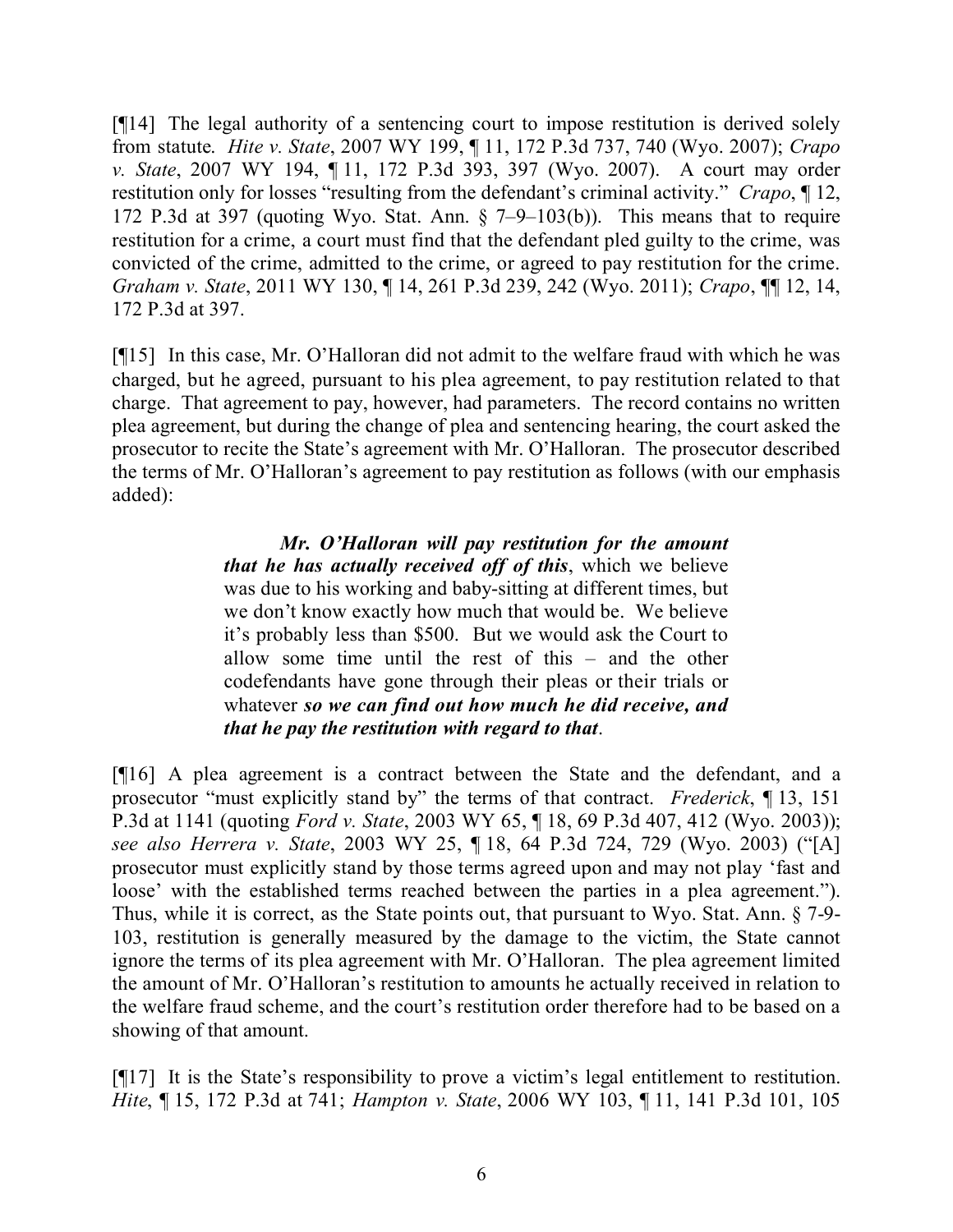(Wyo. 2006). With respect to Mr. O'Halloran's restitution requirement, this required the State to present evidence showing the amount of money Mr. O'Halloran received from the welfare fraud scheme. The State did not meet its burden.

[¶18] During the restitution hearing, the DFS investigator testified as follows on direct examination by the prosecutor:

> Q. Okay. And what did you learn from the interview from Mr. O'Halloran?

> A. That Mr. O'Halloran didn't receive the money from the checks.

Q. Okay. Did he say where it went?

A. He didn't know.

[¶19] On cross-examination by Mr. O'Halloran's counsel, the DFS investigator testified that she did not know if Mr. O'Halloran benefitted from the monies obtained through the fraudulent scheme. She further testified:

> Q. Okay. During the course of that interview or through your investigation, do you know how much money Mr. O'Halloran actually received of this 5200 that the State is now seeking?

A. Very little, if any.

Q. Very little, if any. Could you put an estimated dollar figure amount?

A. I believe that Ryan O'Halloran said that he had received a little bit of money from the first check, but I don't remember – I don't think he could recall the specific dollar amount.

Q. And do you recall – I think [Ms. O'Halloran's counsel] asked this, but I'm just following up. Do you recall how much money that first check, that warrant was for?

\* \* \* \*

A. \$93.50.

Q. And is it your recollection that Mr. O'Halloran, Ryan, only received a partial amount of that?

A. I believe that's what he told us, yes.

Q. And do you have any reason to believe that he received any more moneys of this 5200 than that partial check?

A. No, I do not.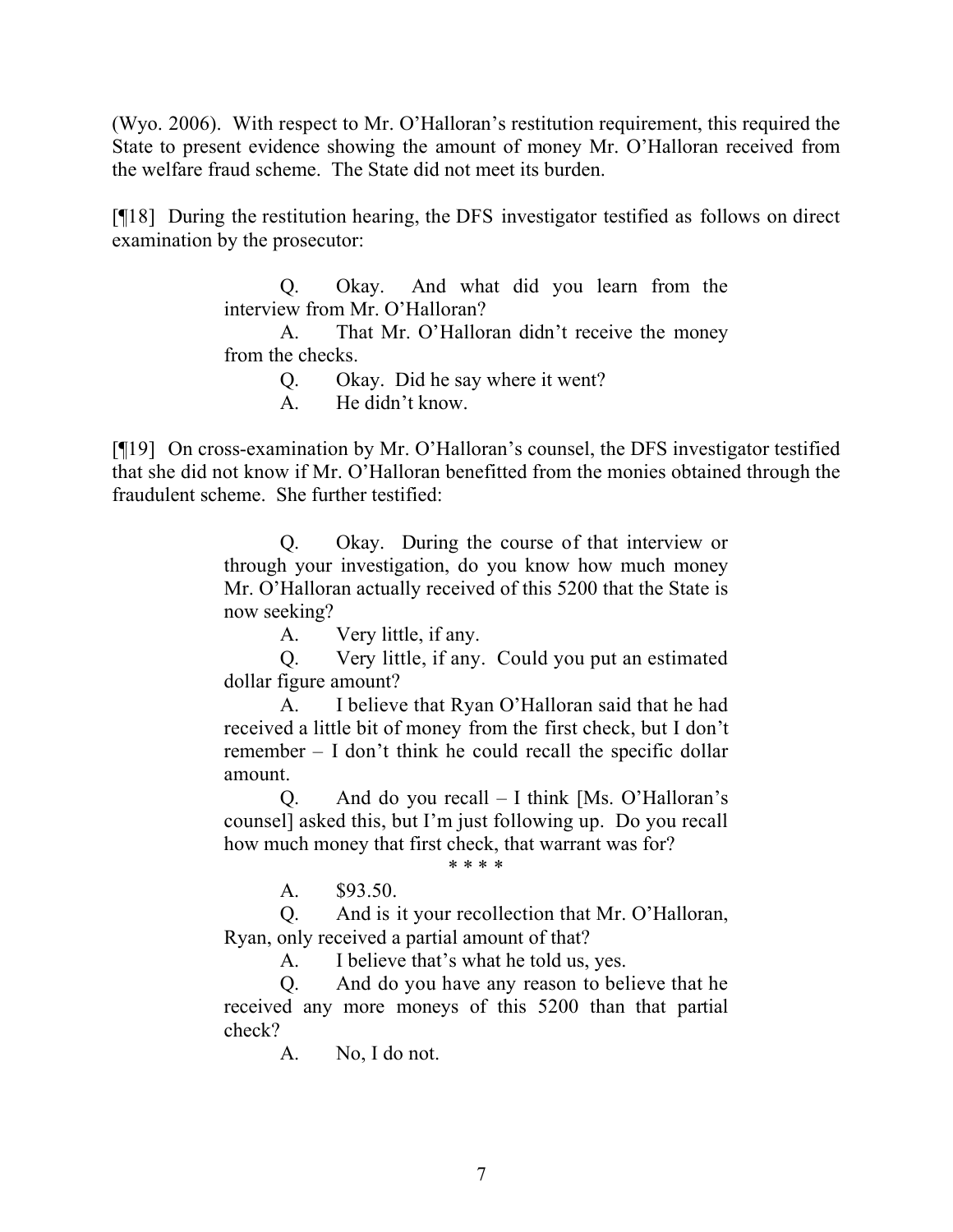[¶20] Mr. O'Halloran's co-defendant, Megan O'Halloran, also testified during the restitution hearing. On direct examination by her counsel, she testified:

> Q. Was your brother Ryan getting the money from these checks?

> > A. No.

Q. Okay. How do you know that?

A. I just – I know that neither Ryan or I were receiving any of the money.

Q. Who was receiving the money?

A. My mother.

[¶21] On cross-examination by the prosecutor, Ms. O'Halloran testified:

Q. Okay. And to your knowledge, Ryan maybe received money once?

A. To my knowledge, yeah. Once.

Q. Okay.

A. And I'm not even completely sure as to how much or anything.

Q. Okay. But it wasn't any more than that?

A. No.

[¶22] The State presented no evidence that Mr. O'Halloran received or otherwise benefited from the scheme in the amount of \$2,600.15. The evidence therefore does not support the district court's order requiring Mr. O'Halloran to pay restitution of \$2,600.15, and we must reverse the restitution order. In so ruling, we do not remand for further proceedings on restitution and instead order the restitution order against Mr. O'Halloran vacated. *See Hite*, ¶ 15, 172 P.3d at 741 (quoting *Penner*, ¶ 12, 78 P.3d at 1049) ("The State is not entitled to a second opportunity to prove restitution."); *Crapo*, ¶ 19, 172 P.3d at 399 ("[B]ecause of the double jeopardy implications, restitution orders overturned for failure of proof will not be remanded for the purpose of relitigating the restitution issue.").

[¶23] Because we have reversed and vacated the restitution order, we need not address Mr. O'Halloran's speedy sentencing argument. We do note, however, that the delay between Mr. O'Halloran's June 2, 2011 change of plea and sentencing hearing, and the district court's entry of the Judgment, Sentence and Probation Order for Defendant Ryan O'Halloran on May 20, 2013, may create some confusion in the record. The record of the June 2, 2011 hearing indicates that Mr. O'Halloran's one-year term of unsupervised probation began immediately. The May 20, 2013 order, however, purports to impose a one-year term of unsupervised probation. The State's appellate brief indicates that Mr. O'Halloran completed his unsupervised probation by June 2012. To clarify the record as